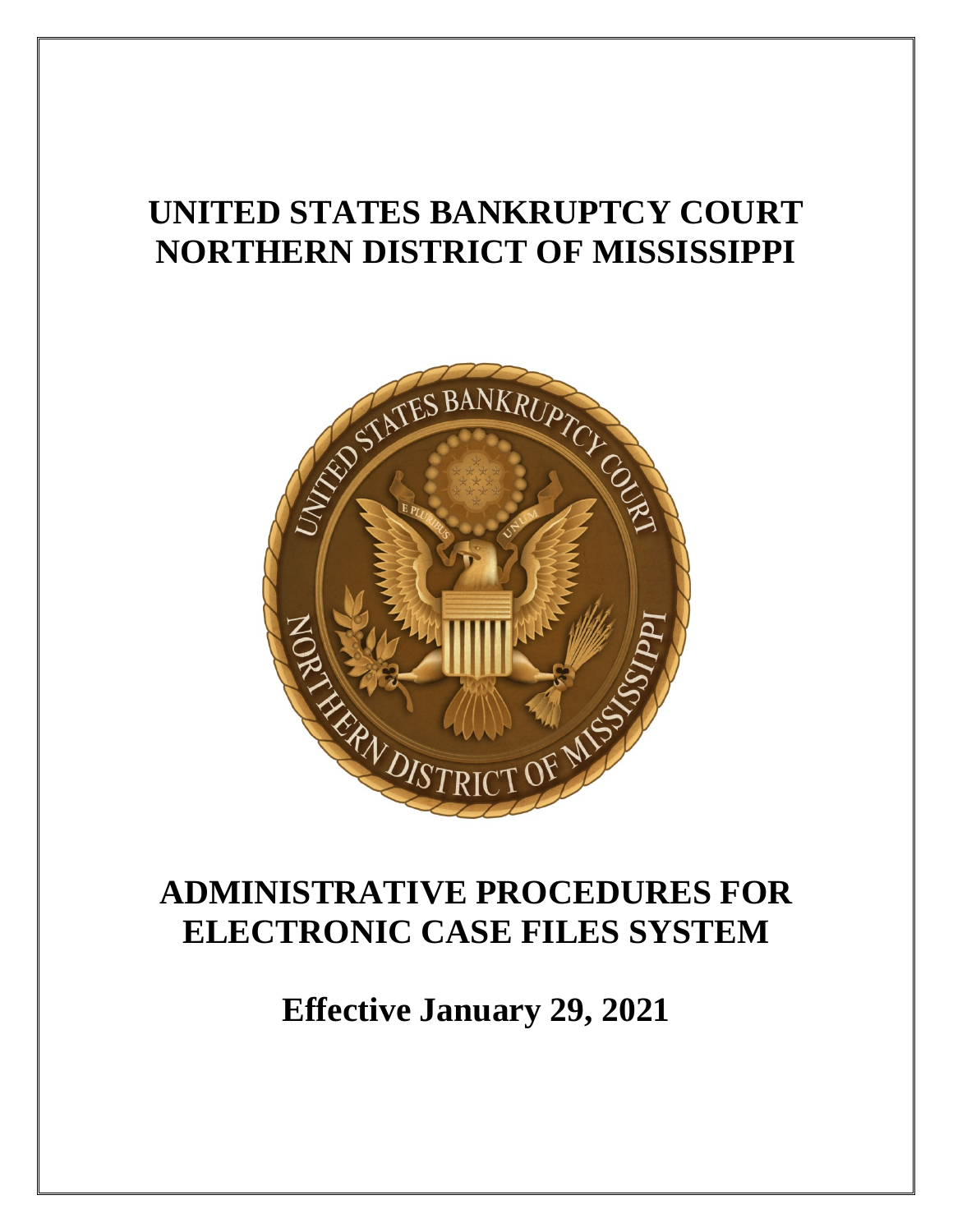# **Table of Contents**

| I.        |  |
|-----------|--|
| A.        |  |
| <b>B.</b> |  |
| $C$ .     |  |
| D.        |  |
| E.        |  |
| II.       |  |
| A.        |  |
| <b>B.</b> |  |
| 1.        |  |
| 2.        |  |
| 3.        |  |
| C.        |  |
| D.        |  |
| III.      |  |
| A.        |  |
| <b>B.</b> |  |
| IV.       |  |
| A.        |  |
| <b>B.</b> |  |
| C.        |  |
| D.        |  |
| E.        |  |
| F.        |  |
| G.        |  |
| H.        |  |
| I.        |  |
| V.        |  |
| A.        |  |
| <b>B.</b> |  |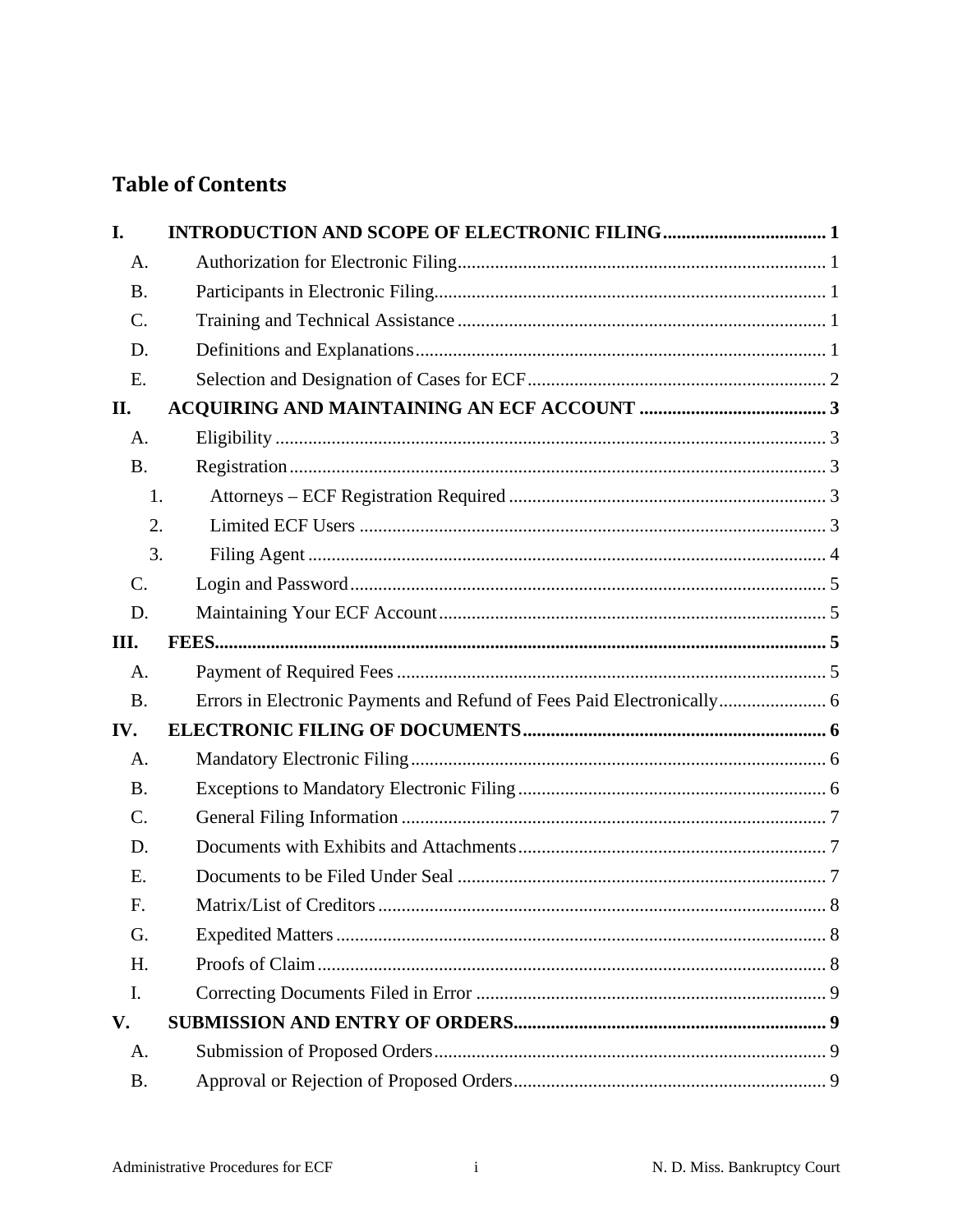| $\mathbf{C}$ . |                                                        |  |
|----------------|--------------------------------------------------------|--|
| VI.            |                                                        |  |
| VII.           |                                                        |  |
| $A_{\cdot}$    |                                                        |  |
| <b>B.</b>      |                                                        |  |
|                | VIII. NOTICE OF ENTRY OF COURT ORDERS AND JUDGMENTS 11 |  |
| IX.            |                                                        |  |
| <b>X</b> .     |                                                        |  |
| <b>A.</b>      |                                                        |  |
| <b>B.</b>      |                                                        |  |
| XI.            | PRIVACY - REDACTION OF CERTAIN PERSONAL IDENTIFIERS 12 |  |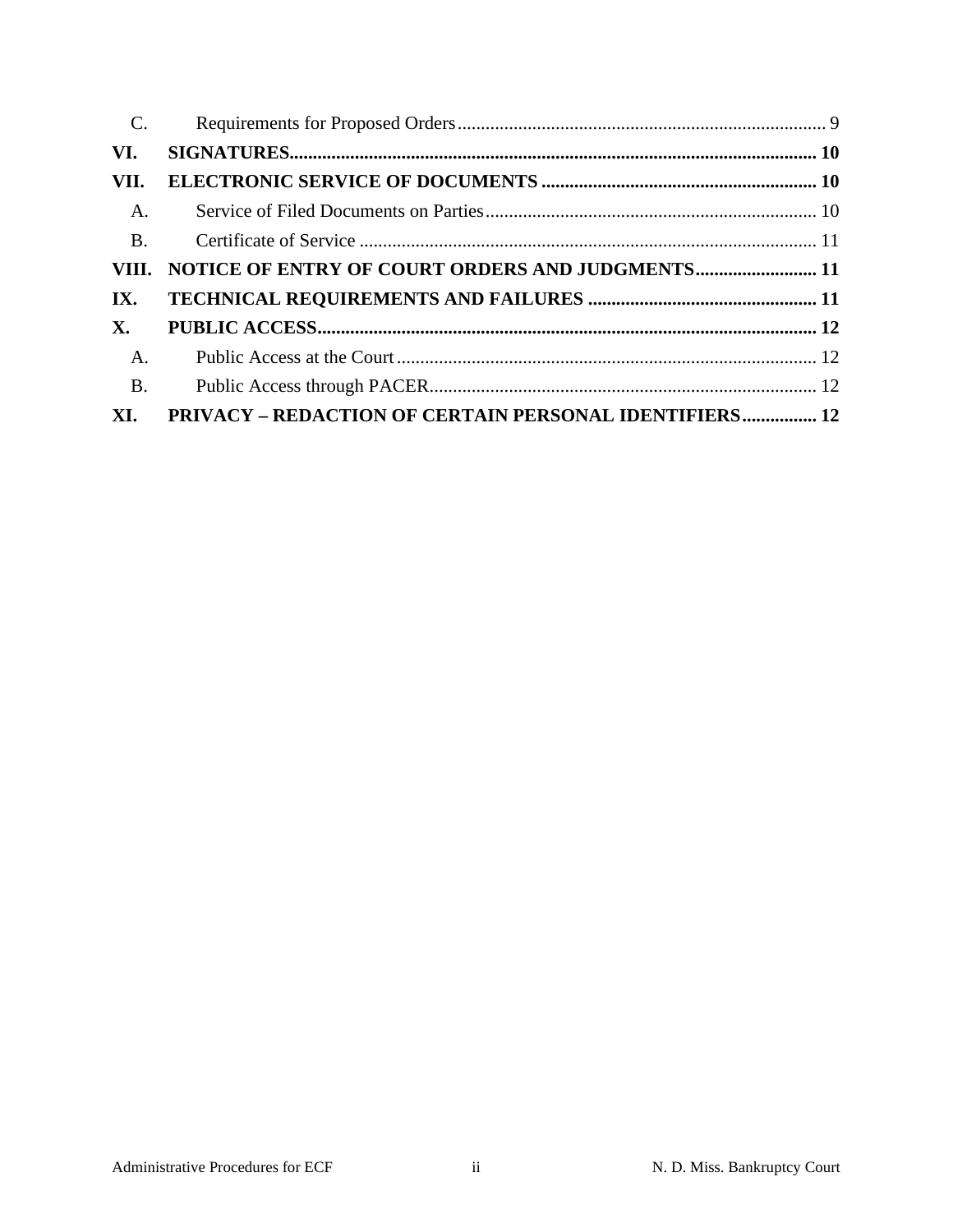### <span id="page-3-0"></span>**I. INTRODUCTION AND SCOPE OF ELECTRONIC FILING**

The United States Bankruptcy Court for the Northern District of Mississippi uses the Case Management/Electronic Case Files system ("CM/ECF") to administer the filing of pleadings and other documents. This system permits properly registered users to file documents and to view and search court records twenty-four hours a day. Non-registered parties may view, but not file, documents by utilizing the Public Access to Court Electronic Records (PACER) system.

The following information explains the Court's procedures applicable to the use of the Electronic Case Files ("ECF") System.

#### <span id="page-3-1"></span>**A. Authorization for Electronic Filing**

The Uniform Local Rules of the United States Bankruptcy Court for the Northern and Southern Districts of Mississippi ("Local Rules") require electronic filing. See Miss. Bankr. L.R. 5005-1. These procedures shall govern electronic filing in this district unless, due to extraordinary circumstances in a particular case, a Judge or the Clerk of the Court determines that these policies and procedures should be modified in the interest of justice.

#### <span id="page-3-2"></span>**B. Participants in Electronic Filing**

The system permits Registered Users to file documents with the Court from any location using the Internet. While all parties, including those proceeding pro se, may register to view and print documents through PACER, only Registered Users of ECF are permitted to file documents via ECF.

#### <span id="page-3-3"></span>**C. Training and Technical Assistance**

These procedures are not a technical guide for the use of the ECF system. Information regarding technical guidance on equipment and training can be obtained by contacting the Court.

#### <span id="page-3-4"></span>**D. Definitions and Explanations**

Bankruptcy Noticing Center (BNC): a national processor for bankruptcy court notices (mail and e-mail).

Conventional/Paper Filing: presentation of an original copy of a document, by a filing party, to the Clerk's office.

Document: pleadings, motions, exhibits, declarations, affidavits, memoranda, papers, orders, notices, and any other filing by or to the court, whether the document is in electronic or paper format.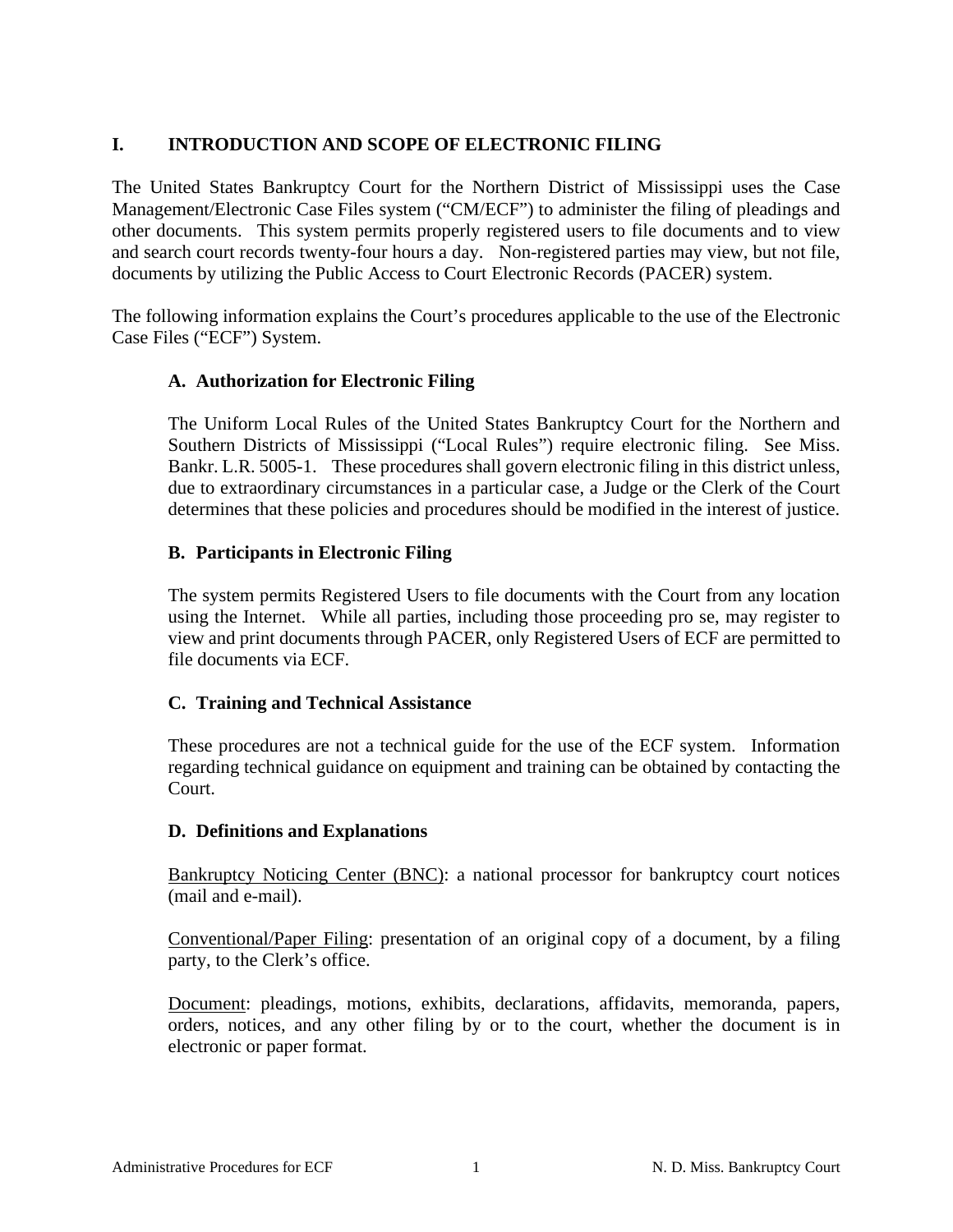e-Orders: a program integrated with CM/ECF to upload proposed orders directly into the ECF system.

ECF: the Court's Electronic Case Files system.

ECF User (or Registered User): an individual who is registered with this Court to use the ECF system.

Electronic Filing: uploading a document or other information into the Court's online case docket using the ECF system. Sending a document or pleading to the Court via e-mail or facsimile is not authorized and does not constitute "electronic filing."

Electronic Proof of Claim (ePOC): a module available on the Court's website that allows a claimant to file, amend, or withdraw a proof of claim electronically without an ECF login and password.

E-Mail Address of Record: the e-mail address of each registered user that is a party or attorney in the case.

Filing Agent: an individual authorized to docket filings on behalf of a Registered User who is an attorney, trustee or U. S. Trustee.

Limited ECF User: an attorney, creditor, or creditor representative who has a login which allows restricted access to the ECF system. A Limited User may file only certain documents.

Notice of Electronic Filing (NEF): a receipt generated by the ECF system upon completion of an electronic filing. The Notice of Electronic Filing, when e-mailed to the e-mail addresses of record in the case, provides proof of service.

Public Access to Court Electronic Records (PACER): an online public system that provides access to case information from federal appellate, district, and bankruptcy courts.

Portable Document Format (PDF): a file format that provides an electronic image of text and/or graphics in the appearance of a printed document.

Sealed Document: a document that contains highly sensitive information as determined by a presiding judge under Miss. Bankr. L. R. 9018-1.

#### <span id="page-4-0"></span>**E. Selection and Designation of Cases for ECF**

Pursuant to Miss. Bankr. L.R.  $5005-1(a)(2)(A)$ , all cases are designated to be assigned to the CM/ECF system.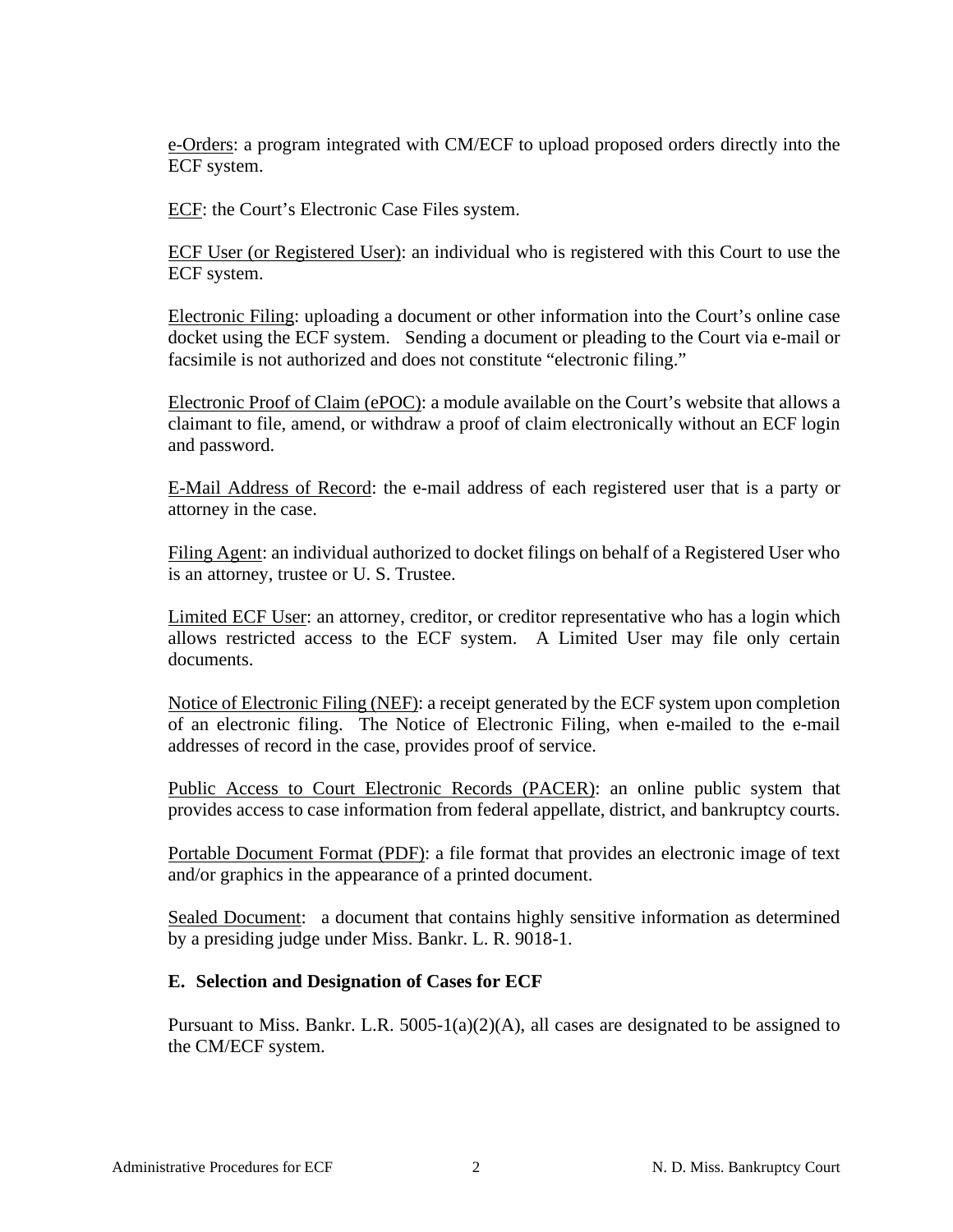#### <span id="page-5-1"></span><span id="page-5-0"></span>**II. ACQUIRING AND MAINTAINING AN ECF ACCOUNT**

### **A. Eligibility**

Attorneys admitted to practice in this Court, as well as attorneys authorized to appear before this Court pursuant to provisions of the Local Rules, shall be eligible to register as an ECF User. Other parties (i.e., creditors and creditors' representatives) may register for a Limited ECF User login and password.

### <span id="page-5-3"></span><span id="page-5-2"></span>**B. Registration**

# **1. Attorneys – ECF Registration Required**

- a. Pursuant to Miss. Bankr. L. R. 5005-1, attorneys who practice in this Court must register as ECF Users (including attorneys admitted through regular admission, through pro hac vice admission, and those attorneys authorized to represent the United States).
- b. Each attorney who files documents must register for a login and password via CM/ECF Attorney Registration ("AttorneyReg") available under the CM/ECF tab on the Court's website at [www.msnb.uscourts.gov.](http://www.msnb.uscourts.gov/) Registration constitutes consent to receive electronic service or notice of documents filed in the CM/ECF system, except with regard to service of a summons and complaint under Fed. R. Bankr. P. 7004 for adversary proceedings.
- c. Access to the ECF system for viewing and printing purposes only is available through PACER. (Visit [www.pacer.gov](http://www.pacer.gov/) for PACER registration and account information.)

# <span id="page-5-4"></span>**2. Limited ECF Users**

a. A creditor (or agent or representative thereof) may register as a Limited ECF User in order to file a limited number of documents via the ECF system. The Clerk of Court will determine the scope of documents that may be filed by a Limited ECF User.

Note: An ECF account is not required to file, amend or withdraw a proof of claim. The Electronic Proof of Claim (ePOC) module located under the CM/ECF tab on the Court's website may be used for these claim actions.

b. A creditor or other entity that routinely files documents within the scope of a limited ECF account must register as a Limited ECF User (or use the ePOC module if the filings are limited to certain proof of claim actions). The Clerk of Court shall determine when a party is a "routine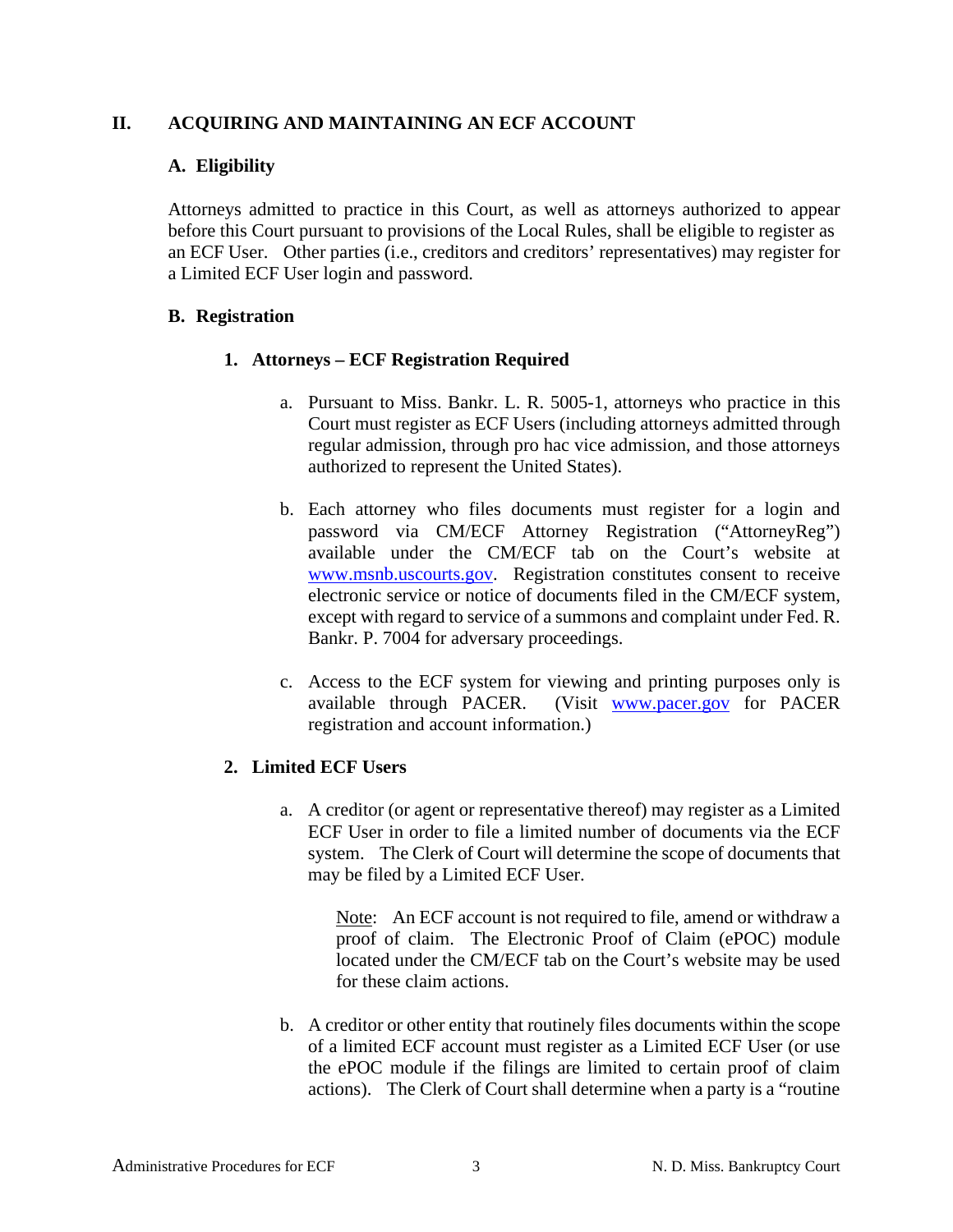filer" and therefore required to register as a Limited ECF User.

- c. The Limited ECF User registration is available in the CM/ECF Attorney Registration ("AttorneyReg") program under the CM/ECF tab on the Court's website at [www.msnb.uscourts.gov.](http://www.msnb.uscourts.gov/)
- d. A Limited ECF User must be an employee or authorized agent of the creditor.
- e. Registration as a Limited ECF User constitutes consent to:
	- i. Pay any required filing fees at the time of filing;
	- ii. Immediately notify the Court in writing if the Limited ECF User ceases to be authorized to file documents on behalf of the entity; and
	- iii. Comply with applicable statutes, federal rules, Local Rules, and these Administrative Procedures.

#### <span id="page-6-0"></span>**3. Filing Agent**

- a. A Registered User with an attorney, trustee, or U. S. Trustee account in ECF may authorize and designate one or more individuals to act as a Filing Agent on his/her behalf. The Clerk's Office will setup the Filing Agent on the ECF account after a completed registration form is properly submitted. However, the Registered User will be responsible for deactivating the Filing Agent in the event (s)he is no longer authorized to act in such capacity.
- b. Creation of a Filing Agent on an ECF account will provide the Filing Agent with the same filing permissions as the Registered User with the exception of the ability to file documents restricted from public access (e.g., Official Form 121 – Statement About Your Social Security Numbers).
- c. Fed. R. Bank. P. 9011 will apply to docket filings by the Filing Agent on behalf of an attorney. By designating a Filing Agent, the Registered User agrees to accept full responsibility for any and all actions taken by the Filing Agent in ECF.
- d. A Filing Agent will be assigned a unique username (login) and password thereby allowing multiple Filing Agents to work in ECF simultaneously.
- e. Filings completed by the Filing Agent will appear on the docket as if the Registered User completed the filing. However, the Registered User may view filing activity for each Filing Agent in the account's transaction log.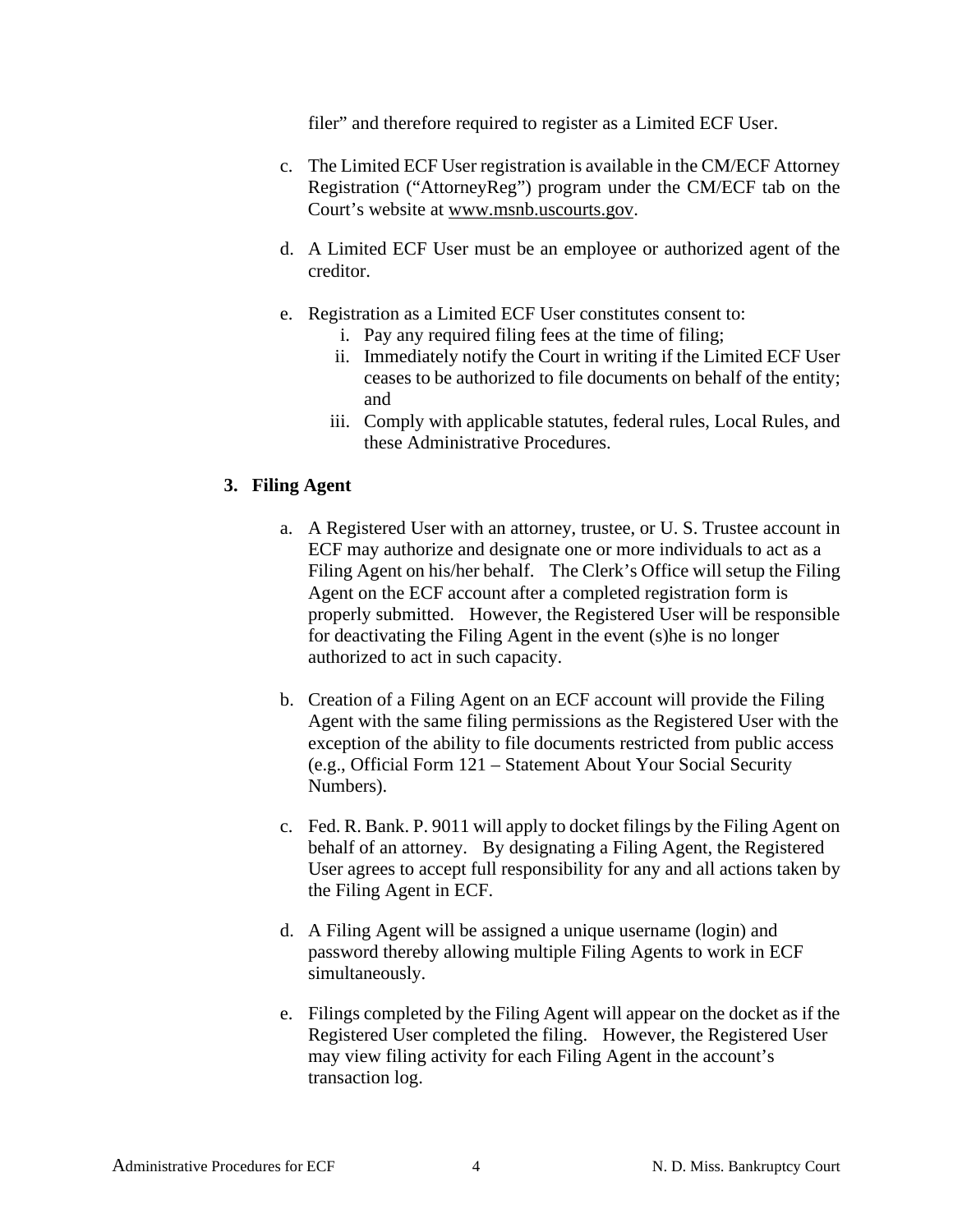### <span id="page-7-0"></span>**C. Login and Password**

- 1. The user will create a proposed username (login) and password during the registration process. Before an ECF account is activated with a valid login and password for an ECF User or Limited ECF User, the user must confirm that these Administrative Procedures have been reviewed and receive training from this Court or provide proof of training and registration in another bankruptcy or district court.
- 2. An ECF User's login and password serve as the user's unique signature for purposes of Fed. R. Bankr. P. 9011 and for other purposes. The ECF User is not authorized to transfer a login and password to a new user. A new user must complete the registration process.
- 3. An ECF User must protect and secure his/her password. If the ECF User has any reason to suspect that the password has been compromised, the user shall immediately notify the Clerk's Office and ensure the password is changed.
- 4. In the interest of judicial security the Clerk of Court reserves the right to lock an ECF User's account and/or revoke an assigned login and password.
- 5. An ECF User shall not permit use of his/her login and password by anyone other than an authorized employee of his/her office. The ECF User is responsible for all documents (and associated fees) filed with his/her login and password.
- 6. The name of the ECF User associated with the login and password used to submit filings in the ECF system must match the name on the documents filed. A Registered User may not submit filings for another party other than in a representative capacity.

#### <span id="page-7-1"></span>**D. Maintaining Your ECF Account**

All Registered Users are responsible for maintaining and updating their user information associated with their respective ECF account. If any information used at registration changes (i.e., mailing address, e-mail address, phone number, etc.), it is the Registered User's responsibility to log onto the ECF System and make the changes by accessing the "Utilities" menu and selecting "Maintain Your ECF Account." **The Clerk's office will not re-send notifications or investigate undeliverable ("bounce-back") e-mails.**

#### <span id="page-7-3"></span><span id="page-7-2"></span>**III. FEES**

#### **A. Payment of Required Fees**

ECF Users must pay all filing fees for ECF transactions through Pay.gov, a secure online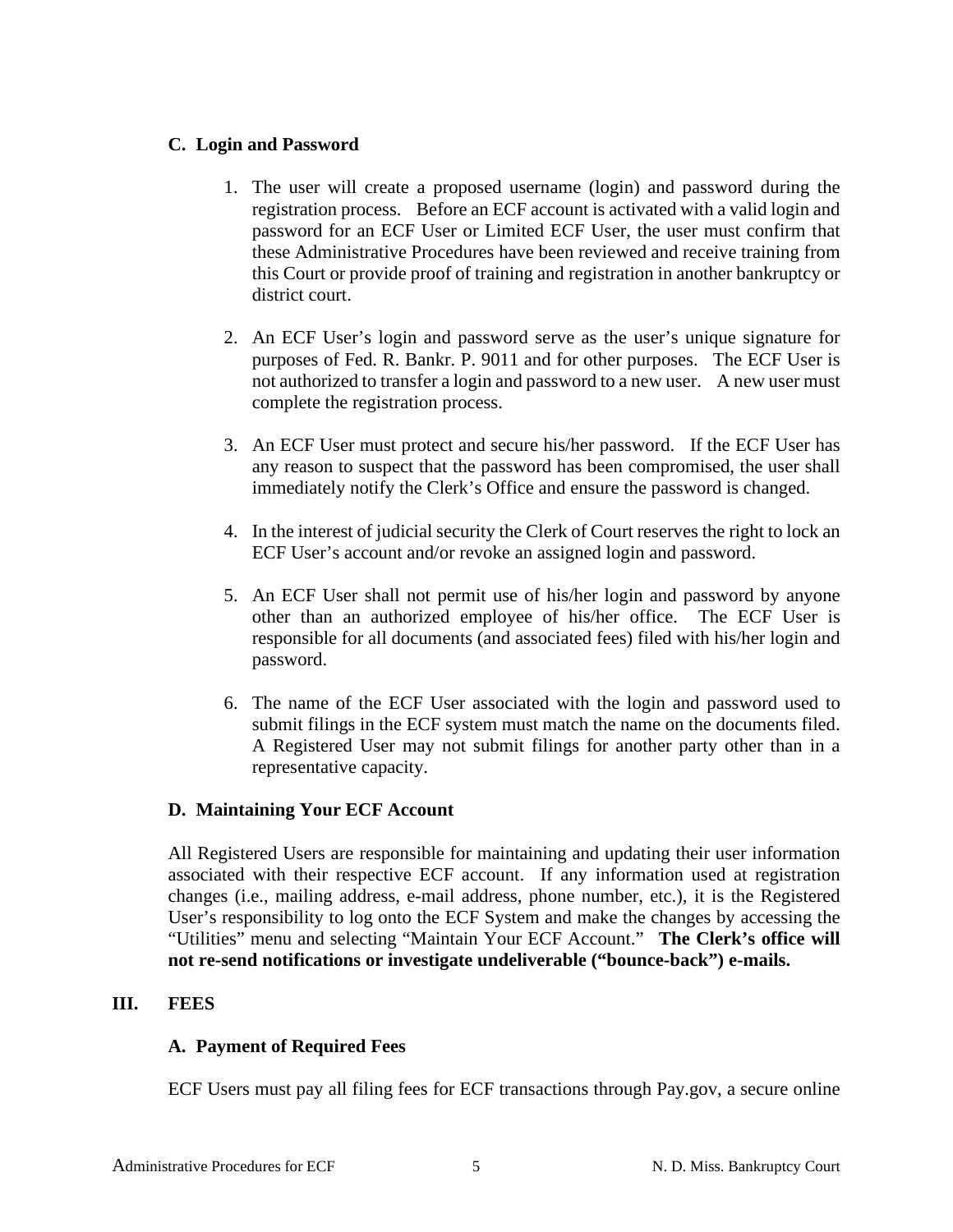payment portal for federal agencies. Filing fees for ECF transactions must be paid on the same day the ECF filing is submitted unless the filer is exempt from paying the fee or submits an appropriate filing to seek court approval for alternate payment arrangements (i.e., motion to defer filing fee or application to pay filing fee in installments). Failure to timely pay filing fees will result in the ECF account being locked with the exception of the ECF User's ability to pay the outstanding fees. See Pay.gov for system and security requirements.

#### <span id="page-8-0"></span>**B. Errors in Electronic Payments and Refund of Fees Paid Electronically**

If the Clerk's Office discovers an erroneous filing for which a fee has not yet been collected, administrative corrective action may be taken to prevent collection of the fee. However, if a filing fee has been collected, a court order is necessary to secure a refund, even if the filing was made in error, as the authority to approve a refund is a judicial determination.

A request for refund of fees should be made by filing a motion or application and serving a copy to the Office of the United States Trustee and the case trustee. The Court, at its discretion, may grant or deny the request *ex parte* or set the matter for hearing. If granted, a refund will be processed electronically. The court will not issue a refund via check.

#### <span id="page-8-2"></span><span id="page-8-1"></span>**IV. ELECTRONIC FILING OF DOCUMENTS**

#### **A. Mandatory Electronic Filing**

Pursuant to Miss. Bankr. L.R. 5005-1, all attorneys who practice in this Court shall register as ECF Users. All documents submitted in all cases and adversary proceedings must be filed electronically through the ECF system and in compliance with these Administrative Procedures unless an exception is applicable.

#### <span id="page-8-3"></span>**B. Exceptions to Mandatory Electronic Filing**

- 1. Pro se debtors and other individuals not represented by an attorney may be exempt from the mandatory electronic filing requirement.
- 2. A corporation, limited liability company, partnership or other entity that files fewer than ten (10) proofs of claim per year in this Court may be exempt from the mandatory electronic filing requirement.
- 3. Documents to be filed under seal should not be filed via ECF. See section IV(E) below for information regarding documents to be filed under seal.
- 4. Any other exceptions to mandatory electronic filing must be authorized by a Judge, Clerk of Court, Chief Deputy or an authorized designee.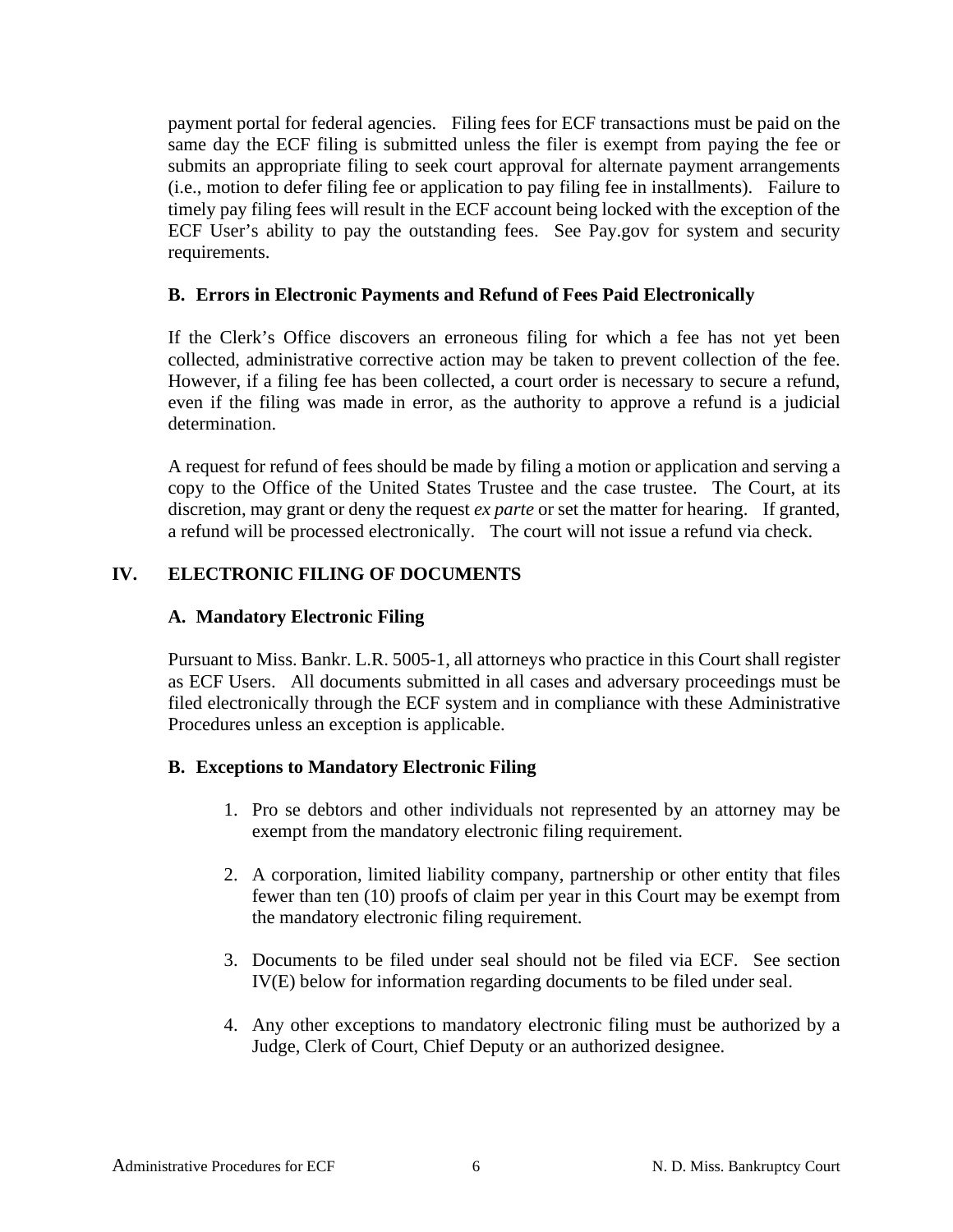# <span id="page-9-0"></span>**C. General Filing Information**

- 1. The proper filing of a document through the ECF system will constitute filing of the document for the purposes of the Federal Rules of Bankruptcy Procedure and the Local Rules and will constitute entry of that document into the case docket maintained by the Clerk pursuant to Fed. R. Bankr. P. 5003. The official record is the electronic record as maintained by the Court.
- 2. After a document is properly filed, a real-time receipt reflecting the date and time of filing will appear on the ECF User's screen. Although documents may be filed electronically at any time, ECF Users are strongly encouraged to file documents during the regular business hours of the Clerk's Office (8:00 a.m. – 5:00 p.m., Monday through Friday) when assistance is available.
- 3. Once a document is filed through the ECF system, it becomes part of the Court's record, and only the Court can make a correction. See section IV(I) below for additional information on corrections.
- 4. The Court may, upon the motion of a party or upon its own motion, strike any inappropriately filed document.
- 5. Unless otherwise ordered by the Court, electronic filings through the ECF system must be completed prior to midnight (Central Time) on the date set as a deadline to be considered timely filed.

#### <span id="page-9-1"></span>**D. Documents with Exhibits and Attachments**

All documents that form part of a pleading shall be filed under one ECF docket entry (i.e., a motion and supporting affidavits/exhibits). Memoranda of law, however, should be filed and docketed separately.

#### <span id="page-9-2"></span>**E. Documents to be Filed Under Seal**

See Miss. Bankr. L. R. 9018-1. Documents may be filed under seal only by order of the Court. A motion to file a document under seal shall be filed electronically unless an exception to mandatory electronic filing is applicable.

All parties are required to file Sealed Documents outside of the court's CM/ECF system. Upon entry of a Sealing Order pursuant to Local Rule 9018-1, the party that sought the Sealing Order must file the document(s) with the Clerk's Office by:

- 1. Delivering the document(s) to the Clerk's office, unfolded, in a sealed envelope;
- 2. Clearly mark the front of the envelope with the following information:
	- "RECORD UNDER SEAL"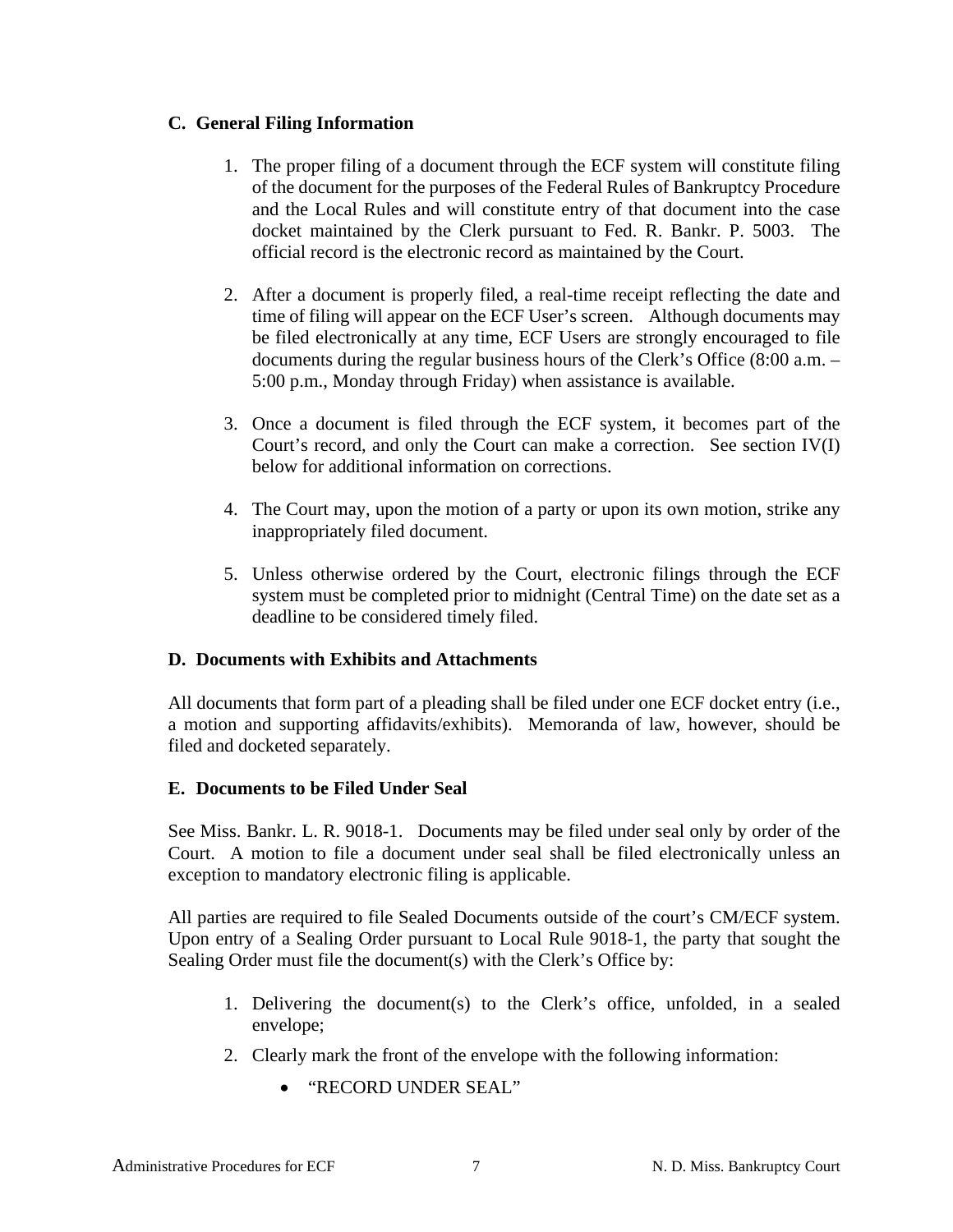- Case title
- Case number
- A brief generic description of the contents
- The file date and docket entry number for the Sealing Order.
- 3. Write the signature of the filing party across the edge of the sealed envelope closure and place clear tape over the written signature.

The Clerk's Office will:

- 1. Make an informational docket entry in the court's CM/ECF system indicating the filing of the Sealed Document(s) with the court; and
- 2. Maintain the Sealed Document(s) in a secure paper filing system.

# <span id="page-10-0"></span>**F. Matrix/List of Creditors**

The list of creditors, also called a matrix, must be submitted in ASCII file format with an appropriate text extension (.txt) and shall be submitted electronically through the ECF system at the time of case filing. If additional creditors need to be added post-petition, an Amended List of Creditors should be submitted with the appropriate Amended Schedule(s). The list of creditors must meet the following specifications:

- $\blacksquare$  The name and address of each creditor must be five (5) lines or fewer.
- Each line may contain no more than 40 characters including blank lines.
- Names and addresses should be left justified (no leading spaces).
- If attention lines are used, they should appear on the second line of the address.
- City, State, and Zip code must be on the last line.
- All states must be two-letter abbreviations.
- If a nine-digit Zip code is used, a hyphen must separate the first five digits from the last four digits.
- Each creditor must be separated by at least one blank line.
- Do not include case number, page numbers, line number, headers, footers, etc., in the document.
- Neither the debtor(s)' nor the debtor(s)' attorney's name should appear on the matrix.

#### <span id="page-10-1"></span>**G. Expedited Matters**

See Miss. Bankr. L. R. 9013-1(f). When filing expedited matters via ECF, the filing attorney shall immediately advise the presiding judge's courtroom deputy or calendar clerk of the filing by telephone.

#### <span id="page-10-2"></span>**H. Proofs of Claim**

A proof of claim must be filed electronically unless the claimant is an individual or entity that files fewer than ten (10) proofs of claim per year. While filing a proof of claim electronically may be accomplished through the ECF system, an ECF login and password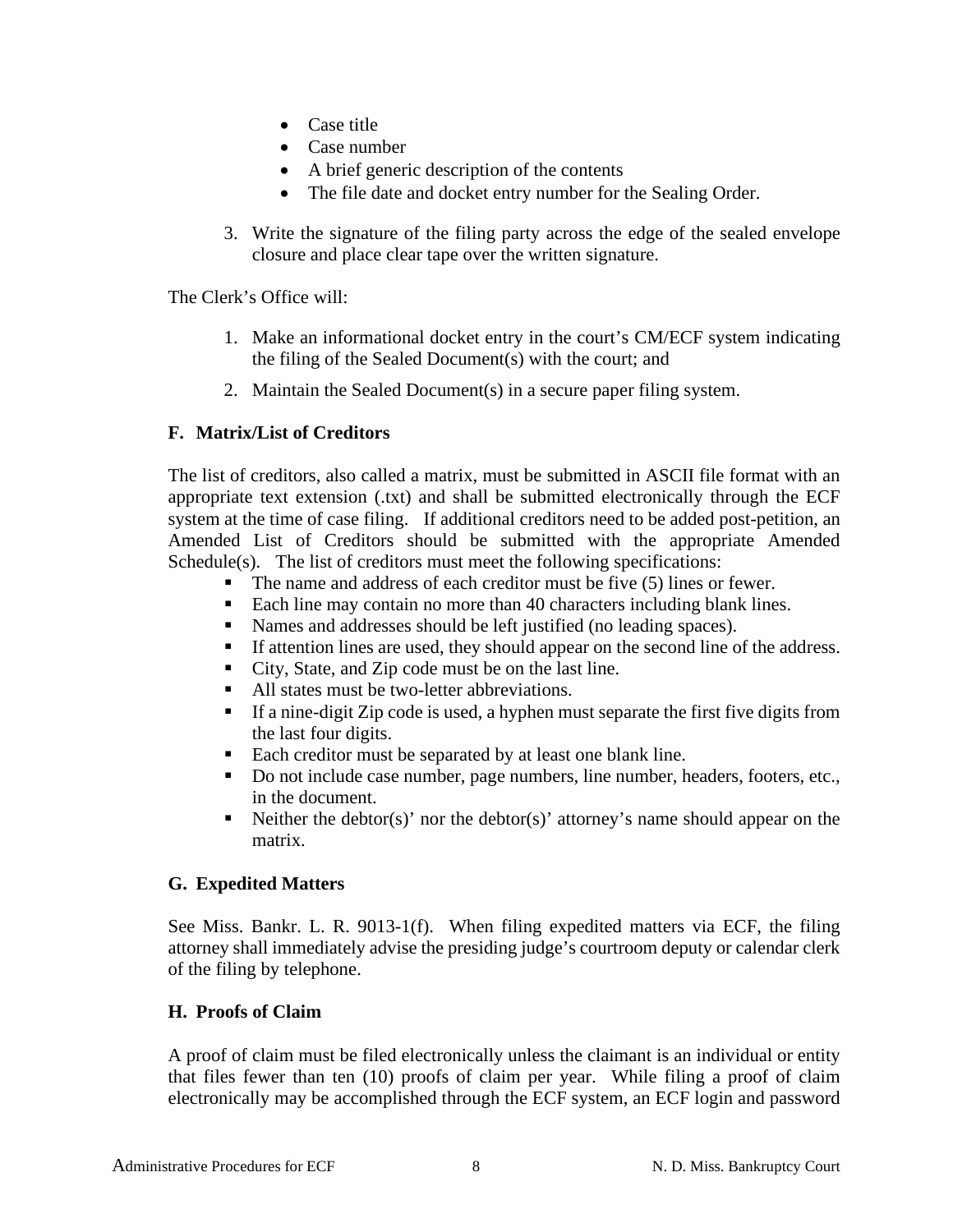is not required for certain claim actions. The Electronic Proof of Claim (ePOC) module located under the CM/ECF tab on the court's website may be used to file, amend, or withdraw a proof of claim.

#### <span id="page-11-0"></span>**I. Correcting Documents Filed in Error**

Once a document or docket entry is submitted through the ECF system, it becomes part of the case docket, and corrections can only be made by the Office of the Clerk or as the Court may direct. The ECF system will not permit a filer to make changes to a document or docket entry filed in error (i.e., incorrect case number, incorrect PDF attached, incorrect event selected, etc.) once the transmission has been accepted. **DO NOT ATTEMPT TO REFILE THE DOCUMENT!**

**If the filer discovers an error**, the filer should contact the Clerk's Office as soon as possible after the error is discovered. The filer should have the case number and filing information readily available. The Clerk's Office may make a corrective entry or provide corrective instructions to the filer. A filer should refile a document only after being instructed to do so by the Clerk's Office.

**If the Clerk's Office discovers an error**, a *Clerk's Request for Corrective Action* will generally be placed on the docket explaining the nature of the filing error and the time in which to correct the error. If the error is not corrected by the deadline provided, the document in question may be stricken or dismissed, subject to judicial review.

#### <span id="page-11-2"></span><span id="page-11-1"></span>**V. SUBMISSION AND ENTRY OF ORDERS**

#### **A. Submission of Proposed Orders**

Pursuant to Miss. Bankr. L. R. 5005-1(a)(2)(D), a proposed order should be submitted electronically with each application or motion filed with the Court. All proposed orders, including consent orders or orders resulting from a hearing or other disposition, shall be uploaded to the ECF system through the e-Orders program.

#### <span id="page-11-3"></span>**B. Approval or Rejection of Proposed Orders**

Once the Judge signs a proposed order, the Clerk's Office will make the appropriate entry on the CM/ECF system to docket the order. When a new or revised order is required, the submitting party will be notified through the ECF system.

#### <span id="page-11-4"></span>**C. Requirements for Proposed Orders**

Proposed orders and all exhibits must be uploaded as one PDF document. Orders should be created using a word processing application (i.e., Microsoft Word) then saved as a PDF document after being formatted as follows: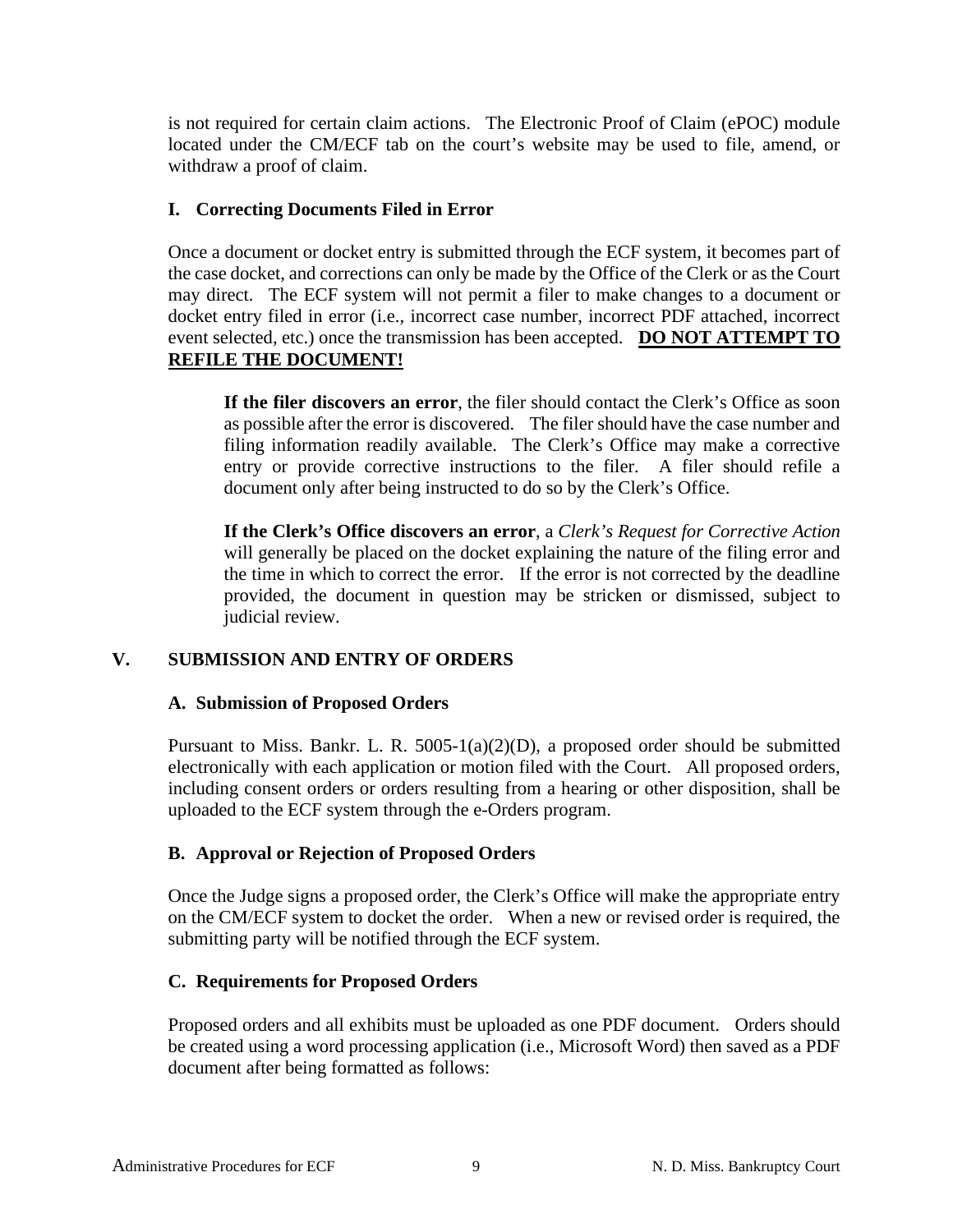Document Size:  $8\frac{1}{2}$  x 11 standard paper size; file must not exceed 20 MB.

| Margins: | <b>First Page</b> | <b>Subsequent Pages</b> |
|----------|-------------------|-------------------------|
|          | $3"$ Top          | $1"$ Top                |
|          | 1" Bottom         | 1" Bottom               |

End of Order: Below the last paragraph in the proposed order, insert one blank line followed by **##END OF ORDER##** in the center of the next line. Do not include a signature line for the judge.

Additional information and instructions regarding the e-Orders program may be found in the e-Orders User Guide located under the CM/ECF tab on the Court's website at [www.msnb.uscourts.gov.](http://www.msnb.uscourts.gov/)

#### <span id="page-12-0"></span>**VI. SIGNATURES**

See Miss. L. R. 9011-1(a)(2). The ECF User's name associated with the login and password used to file a document must be displayed as an image of a signature or by an "/s/" with the filer's name typed in the space where the signature would otherwise appear (e.g., /s/ Jane Doe). Pursuant to Miss. Bankr. L. R.  $5005-1(a)(2)(H)$ , if the filer is an attorney, a complete mailing address, telephone number, e-mail address, and bar number must be included on the document.

The signature of a person, other than the registered ECF User may also be displayed as an image of a signature or by an "/s/" and typed in the space where the signature would otherwise appear (e.g., /s/ Jane Doe). By filing the document with a signature of a person other than the ECF User, the ECF User is certifying to the court that the ECF User obtained an original signature on the original document from such person.

# <span id="page-12-2"></span><span id="page-12-1"></span>**VII. ELECTRONIC SERVICE OF DOCUMENTS**

#### **A. Service of Filed Documents on Parties**

- 1. The ECF system will generate a "Notice of Electronic Filing" when any document is filed. This notice will constitute service on parties who are also Registered Users in the system pursuant to Miss. Bankr. L. R. 5005-1(a)(2)(A). The filing party is not required to serve any pleading or other document on any party receiving the Notice of Electronic Filing, except as set out in numbered paragraph 3 below.
- 2. The filing party shall serve those parties not designated or able to receive electronic notice but that are nevertheless entitled to notice of said pleading or other document in accordance with the Federal Rules of Bankruptcy Procedure and the Local Rules, except as otherwise provided by order of the Court.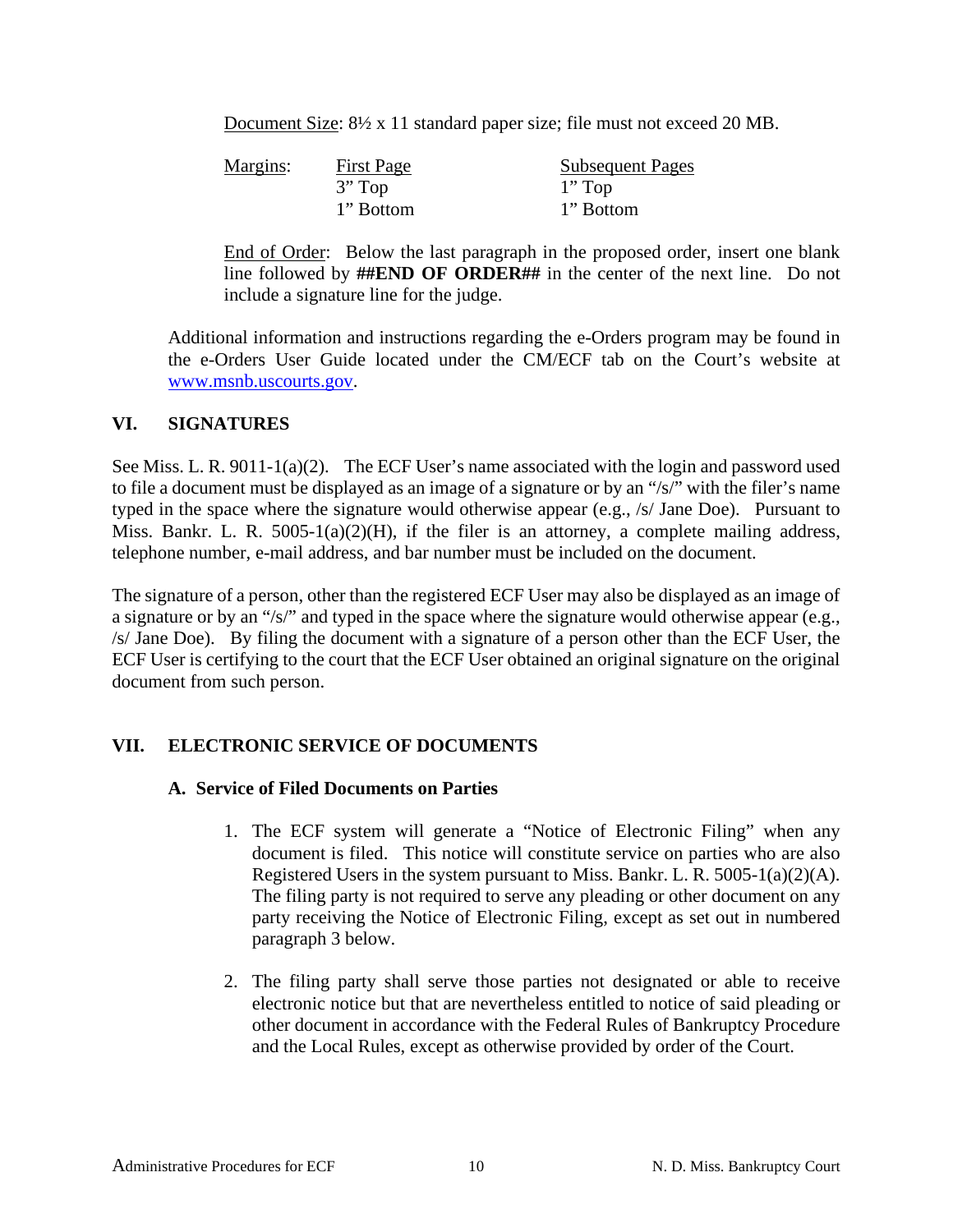3. A party may not electronically serve a summons and complaint, but instead must perfect service according to Fed. R. Bankr. P. 7004.

#### <span id="page-13-0"></span>**B. Certificate of Service**

A certificate of service is required when documents are filed through the ECF system. The certificate of service must be attached to the document(s) served, must specify the method of service, and must identify all parties served. See examples below.

#### **Example – Parties Served via Notice of Electronic Filing through ECF:**

…certify that the following have been served electronically via ECF:

John Doe, Esq. Jane Doe, Chapter Trustee Office of the U.S. Trustee

#### *Note: The e-mail address of the parties served via ECF is not required.*

#### **Example – Parties Served via U. S. Mail:**

…certify that I have served by U.S. mail, postage prepaid, a true and correct copy to:

| John Doe             | Jane Doe             |
|----------------------|----------------------|
| P. O. Box 123        | 123 Main Street      |
| City, State Zip Code | City, State Zip Code |

#### <span id="page-13-1"></span>**VIII. NOTICE OF ENTRY OF COURT ORDERS AND JUDGMENTS**

Immediately upon entry of an order or judgment in the ECF system, the Clerk's Office will transmit a Notice of Electronic Filing (NEF) to participants in the case. Transmission of the NEF will constitute the notice required by Fed. R. Bankr. P. 9022. The Clerk's Office shall utilize the Bankruptcy Noticing Center to provide notice to all other parties in accordance with the Federal Rules of Bankruptcy Procedure.

#### <span id="page-13-2"></span>**IX. TECHNICAL REQUIREMENTS AND FAILURES**

To prevent timeouts and other technical issues, a PDF file should not exceed 20MB. Additionally, all documents must conform to the 8½ x 11 standard size.

Although the ECF system is generally available 24 hours/7 days, ECF Users are encouraged to use the ECF system during the regular business hours of the Clerk's Office and to allow sufficient time for an alternative filing should systems issues arise.

If the ECF system is not available for technical reasons during regular business hours of the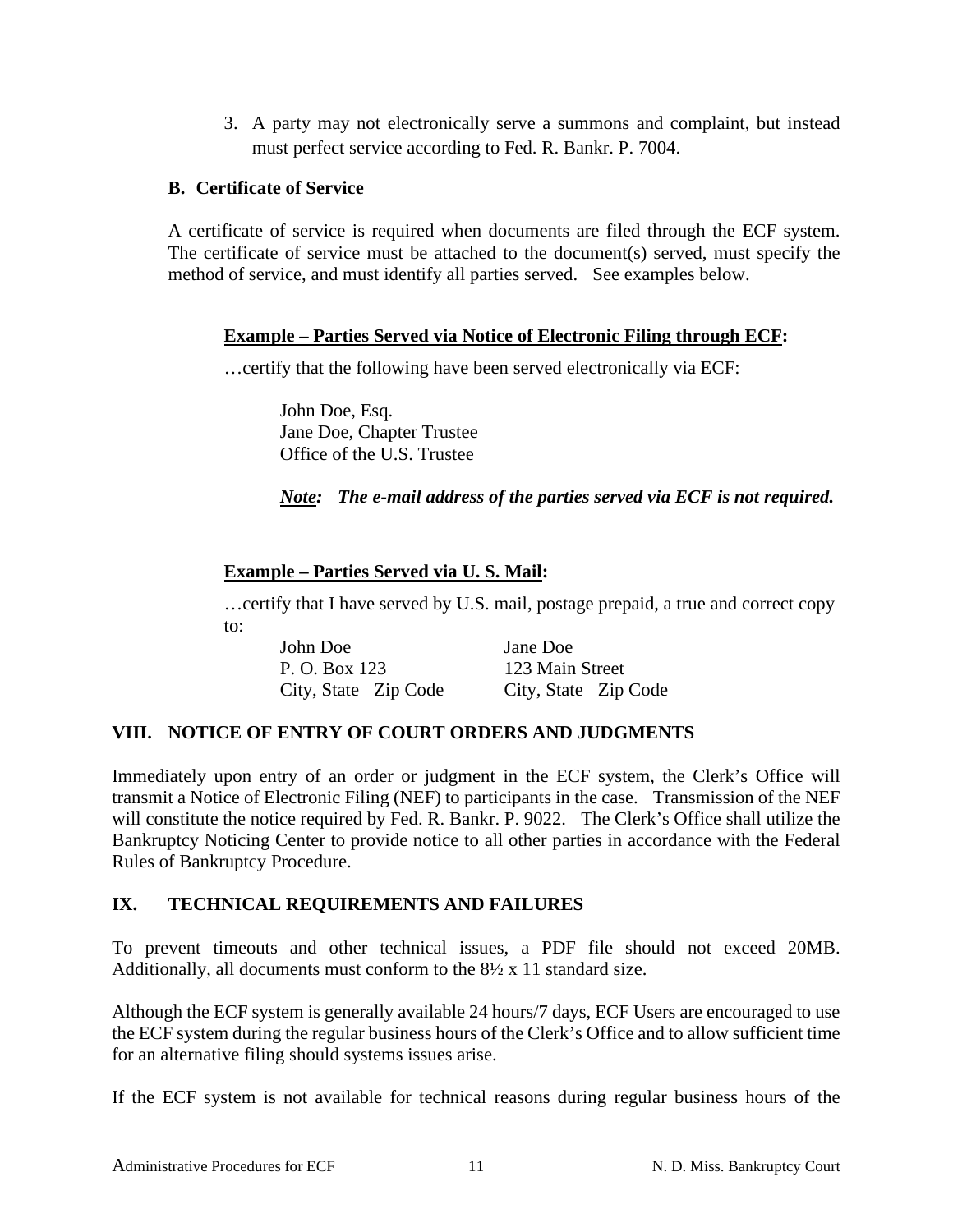Clerk's Office, the ECF user should contact the Clerk's Office to confirm that the system is not accessible, state the reason(s) why an immediate filing is necessary, if requested, and make suitable arrangements with the Clerk's Office for the filing.

If an ECF user cannot access the system outside of regular business hours of the Clerk's Office, the user should notify the Clerk's Office as soon as possible. If a filing is made untimely as a result of a technical failure of ECF, the filer may seek relief from the Court.

# <span id="page-14-1"></span><span id="page-14-0"></span>**X. PUBLIC ACCESS**

#### **A. Public Access at the Court**

The Court provides free public access to view case files in the ECF system in the Office of the Clerk during regular business hours (8:00 a.m. – 5:00 p.m., Monday through Friday). A statutory copy fee is required for printed documents.

#### <span id="page-14-2"></span>**B. Public Access through PACER**

Public access to the ECF system for viewing and printing purposes is available to subscribers through the Public Access to Court Electronic Records (PACER) system. PACER access requires registration with the PACER Service Center and, in accordance with the mandate of the Judicial Conference of the United States, a fee will be charged. Information regarding PACER is available at the PACER website: [www.pacer.gov.](http://www.pacer.gov/)

# <span id="page-14-3"></span>**XI. PRIVACY – REDACTION OF CERTAIN PERSONAL IDENTIFIERS**

See Fed. R. Bankr. P. 9037. Parties shall refrain from including, or shall partially redact where inclusion is necessary, the following personal data identifiers from all documents filed with the Court, unless otherwise ordered by the Court or required by statute, the Federal Rules of Bankruptcy Procedure or the Official Bankruptcy Forms:

**Social Security Numbers –** If an individual's social security number must be included in a pleading, only the last four digits of that number should appear.

**Names of Minor Children –** If a minor child must be mentioned, only the initials of that child should appear.

**Dates of Birth –** If an individual's date of birth must be included in a pleading, only the year should appear.

**Financial Account Numbers –** If a financial account number is relevant, only the last four digits of the number should appear.

The responsibility for properly redacting personal identifiers rests solely with the filing party. A party may file a local form motion and proposed order asking the Court to restrict the view of an improperly redacted document. The local forms are available on the Bankruptcy Forms page of